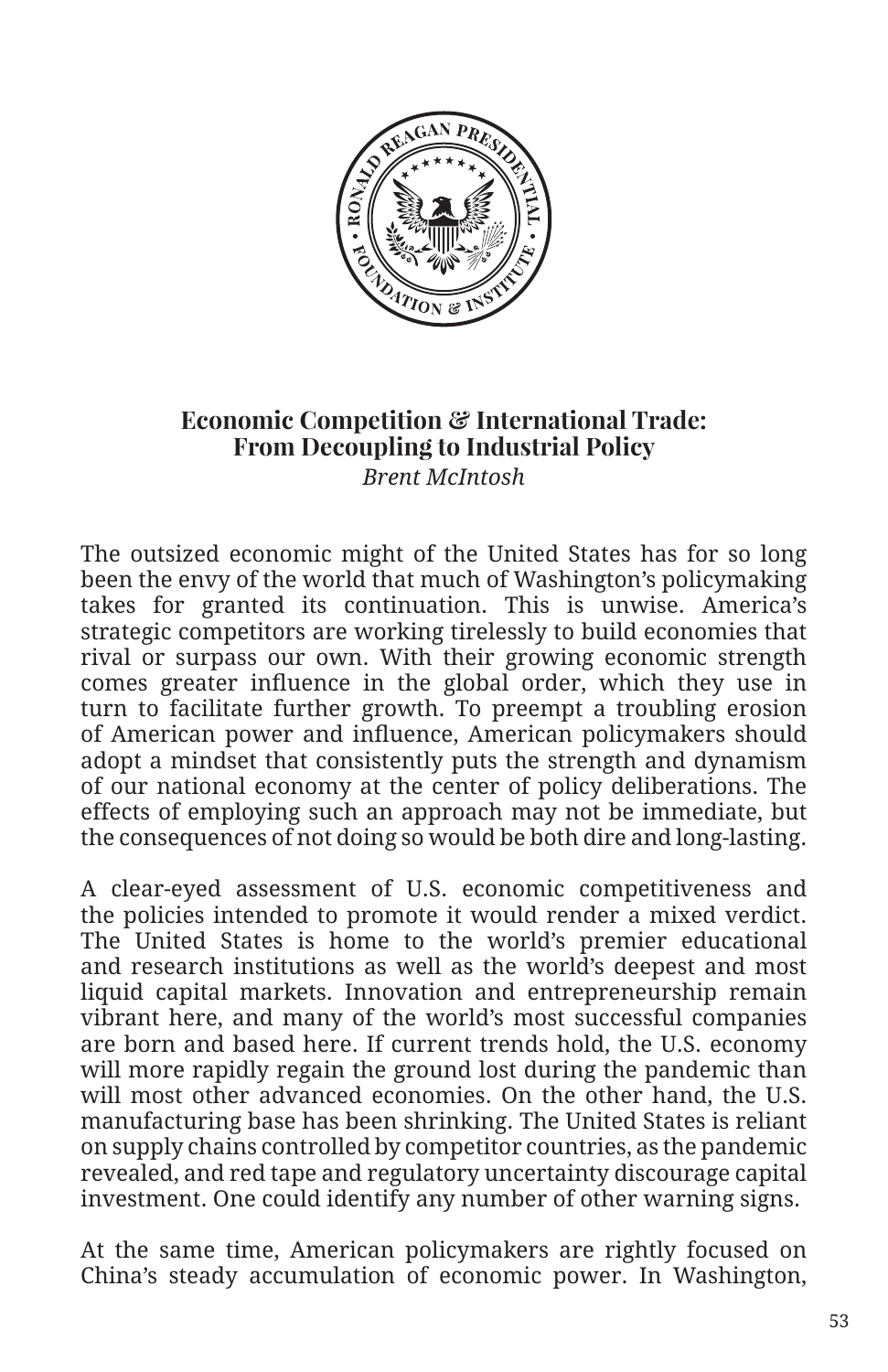no topic in foreign affairs received more well-deserved attention over the past four years than America's economic competition with Beijing. While commentators were marveling at China's remarkable growth rates and its expanding international clout, Trump administration officials and others were pointing out that China's rise was fueled in part by deviations from legal rules and market norms that the rest of the world's economic powerhouses generally observed. Over time, a bipartisan consensus coalesced around the conclusion that, contrary to the predictions of prior decades, China was not evolving toward being a "responsible stakeholder" in the international economic order. Along with that consensus came the widely expressed sentiment that the United States must do more to ensure continued economic vitality if it is to sustain the broad-based prosperity that a strong U.S. economy provides.

This situation has sparked innumerable studies on how to shore up American economic competitiveness. Policy prescriptions have consistently focused on a handful of important points. Public funding for research and development (R&D) should be increased, as should incentives for private R&D spending. The United States should pursue policies that create incentives for capital investment. To develop a workforce fit for the future, the United States should redouble its commitment to education in science, technology, engineering, and mathematics, and we should admit more high-skilled immigrants. These widely supported policy changes and others along the same lines are well elaborated in study after study—and yet action to execute on them is slow, inconsistent, and at times wholly absent. Why?

The answer, at least in part, is that success in the ongoing global economic competition—far from being a central objective of U.S. policymaking—is often a secondary goal, or even an afterthought. If the United States is to retain its preeminence in the international economic arena, that must change. Support for U.S. economic competitiveness is not fundamentally a discrete set of policy proposals. It must be an integrated policymaking mandate.

## **Refocusing Policymaking**

Policymakers should consider expected effects on American economic strength in *all* policymaking. Too many policies formulated in Washington are informed solely by near-term domestic political considerations and immediate consequences for favored constituencies, with no thought to how those policies will enhance or degrade America's competitive position in years to come. Many laws and policies that are not directed to economic competitiveness nonetheless have consequences for it through increased fiscal stress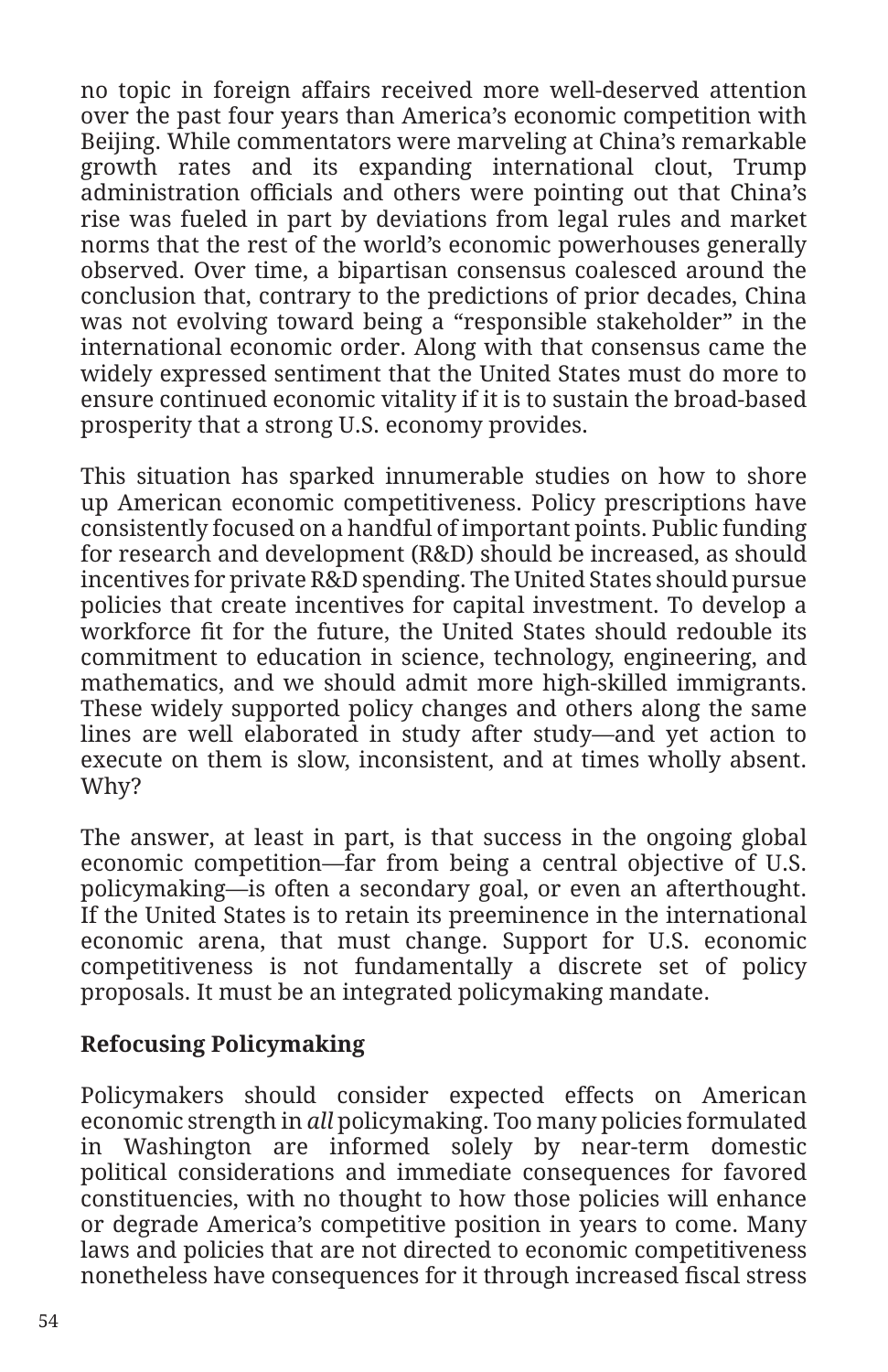and tax burdens, gradual accretion of regulatory encumbrances, and effects on labor markets. The variables are endless.

Take, for example, what the Biden administration calls its American Rescue Plan, a multi-trillion-dollar stimulus package enacted when the U.S. economy was already on track for a robust post-pandemic recovery and economic indicators were favorable. Former Treasury Secretary Larry Summers called this spending "excessive stimulus driven by political considerations" and "a consequential policy error." As Secretary Summers described, support for this "rescue" was motivated by domestic political positioning, not policy objectives. Most opposition was based in policy objections, but even these tended to be domestically focused. Yet the package is likely to have harmful effects on U.S. global competitiveness. Employers and economists alike believe its generous benefits are delaying workers' return to the workforce, its \$1.9 trillion price tag will necessitate an increased future tax burden on domestic economic activity, and its size has sparked concerns about the return of inflation. Each of these effects chips away at American competitiveness. In addition, the size of the package appears to have suppressed congressional appetite for ambitious spending on infrastructure and R&D, which could directly enhance American competitiveness.

In adopting a competitiveness-focused mindset, policymakers must recognize that their goal should be protecting the U.S. business environment, not individual businesses. As a matter of political reality, it is perhaps understandable that politicians focus on the latter at the expense of the former, but that road leads to sclerosis and stagnation, not dynamism and innovation. Much of what passes for industrial policy is designed to protect the economy as it exists today. Protecting sectors and companies in a static state is not a recipe for a vibrant, healthy economy. On the contrary, it is a recipe for inert industries that watch helplessly as China and other competitors pass them by. The U.S. economy, including its manufacturing sector, must evolve to meet the needs of the moment.

The same focus on American competitiveness should inform the U.S. approach to regulation. Regulatory clarity and continuity attract investment and empower innovation. In general, alternating Democratic and Republican administrations seesaw between layering on and relieving regulatory burdens on American businesses. For a particular area of economic activity, the optimal level and shape of regulation can fairly be debated. Nonetheless, there can be no question that steadily increasing regulatory burdens will diminish American businesses' global competitiveness, adding substantial compliance costs, trapping innovation in layers of red tape, and interposing lengthy delays between project conceptualization and realization.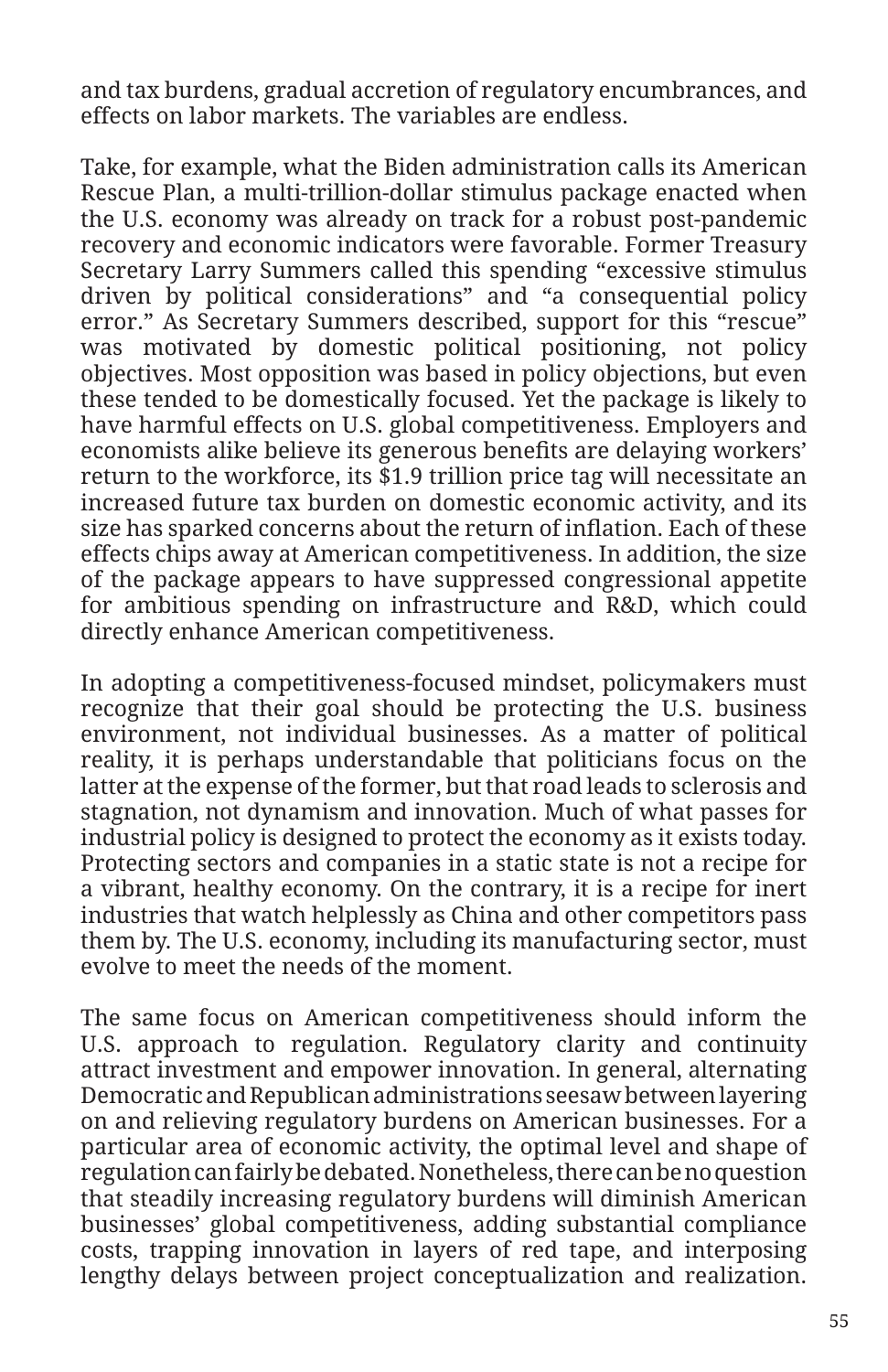The seesawing between greater and lesser regulation itself undermines American competitiveness because it generates uncertainty regarding applicable regulatory requirements as businesses make investment decisions on years- and decades-long time frames. Regulators proposing new rules—even those that would be desirable in the abstract—rarely account for the high costs of uncertainty inherent in a regulatory regime that is in constant flux. This is not to say that no new regulations should be promulgated, but neither should regulators continue to ignore the harms to American competitiveness caused by the shifting sands of continually changing regulations. The same is true of the lamentable practice of "regulation by enforcement"—formulating new rules not through proper rulemaking channels but by bringing post hoc enforcement actions. This practice, legally dubious but nonetheless widespread, undercuts certainty in the regulatory environment. In all they do, regulators should consider the likely consequences of their actions for American competitiveness.

## **Leading Internationally**

It is not only the domestic legal and regulatory environment that should concern American policymakers. The global operating environment for American businesses is in many respects dictated by international standards set multilaterally. These standards span the whole breadth of economic activity, both international and domestic. They cover intellectual property protections, rules governing trade in goods and services, technical standards for countless products, telecommunications protocols, financial stability measures governing financial institutions, rules coordinating international air travel and sea transport—the list goes on. Countries vie for influence in the various international bodies that set these economic standards, trying to shape the rules in ways that benefit their domestic industries. In this effort, both success and failure are self-reinforcing. Economic success provides influence in setting the standards. Setting those standards so that they are conducive to a nation's economic interests in turn fosters further economic success. Because the United States and like-minded countries founded many of these standard-setting bodies, this virtuous cycle has for decades benefited the United States and its friends.

This self-perpetuating scenario explains why the Chinese government has quietly been making a steady, well-planned effort to secure greater influence in international standard-setting bodies. Over the past decade, the Chinese government has worked to install Chinese officials in leadership roles in these bodies as well as in the various other multilateral economic organizations. In the past few years, policymakers in the United States became acutely aware of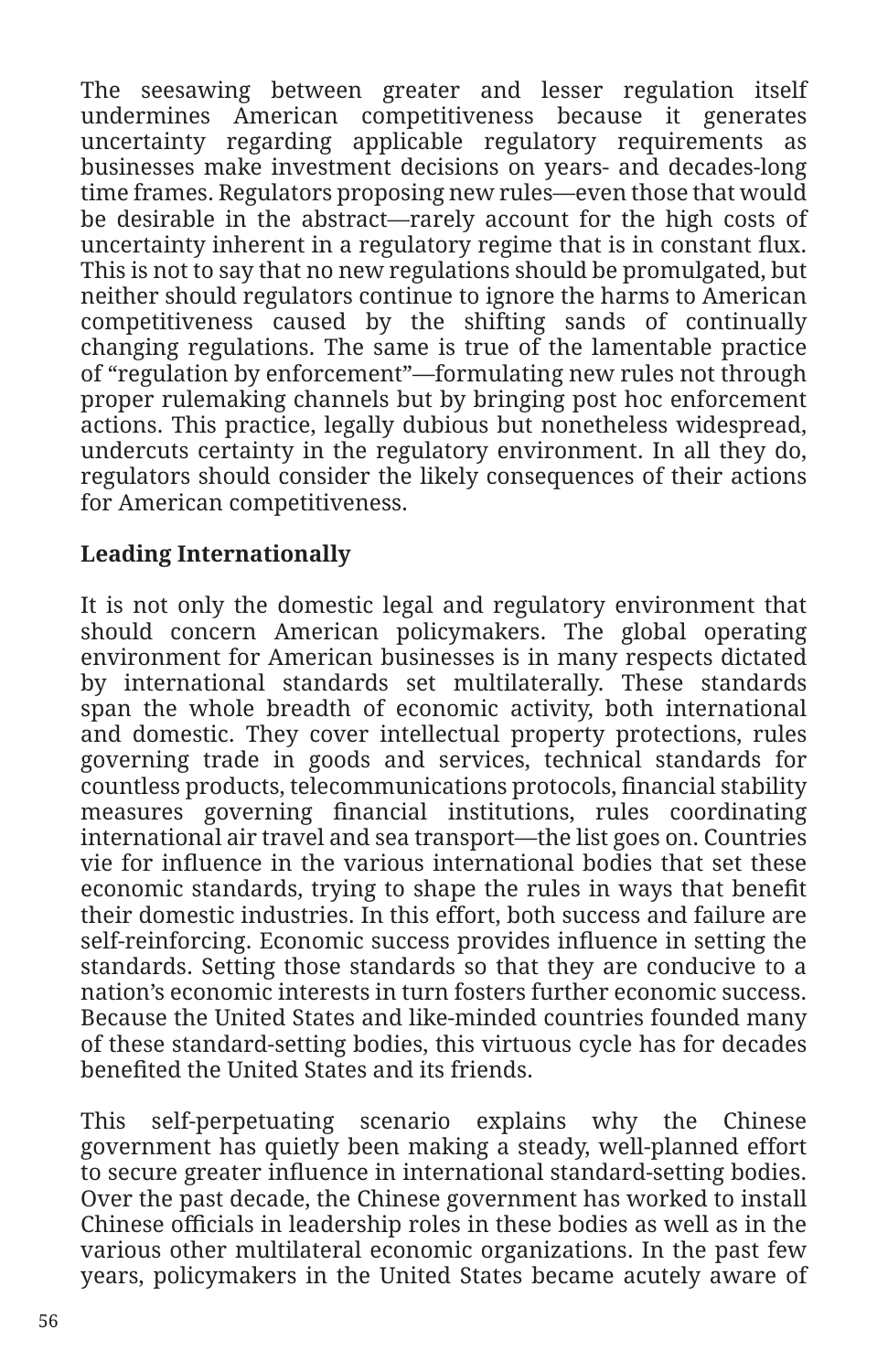China's ambitions and began to push back, rallying like-minded countries to preserve the influence of market economies in setting global standards. This played out most notably in the selection of a Singaporean candidate to head the World Intellectual Property Organization, despite a muscular Chinese campaign for the post.

It is in the U.S. national interest to continue proactively seeking and exercising leadership in standard-setting bodies and other multilateral economic entities such as the G7, G20, Organisation for Economic Co-operation and Development, and Financial Stability Board. Moreover, where formal U.S. leadership is not viable leadership posts in many of these bodies rotate among members the United States should work to promote leaders from like-minded market economies, such as our G7 partners, Australia, and South Korea.

Fortunately, in the recent past, the United States has succeeded in maintaining leadership in many important international economic bodies. During the Trump administration, U.S. officials sought and secured the top posts at the Financial Stability Board and the Financial Action Task Force as well as the vice-chair position at the International Organization of Securities Commissions. The United States presided over the G7 during that body's consequential pandemic response efforts in 2020. Americans now lead the World Bank (which is traditionally led by an American) and the Inter-American Development Bank (which is not). To be sure, there were times when U.S. policy positions ran contrary to those of other countries, but leadership in international organizations should not be confused with acquiescence to positions that contravene fundamental American interests. Future administrations should continue to seek and exercise leadership in multilateral economic bodies, while never hesitating to stand up for American interests in those bodies.

Standing up for American interests will be especially important in the formulation of international rules and norms for data governance. As Matthew Slaughter and David McCormick have argued, control over data governance, including standards for cross-border data transfers, will have significant ramifications for future economic and political power. The EU has staked out an aggressive position on these matters, which critics assert to be a protectionist response to the international prominence of U.S. technology companies. China is developing its own model, founded on authoritarian precepts. Both approaches would impose substantial impediments to crossborder data flows. The United States needs to work with like-minded countries toward the adoption of international data governance standards that are consistent with American interests.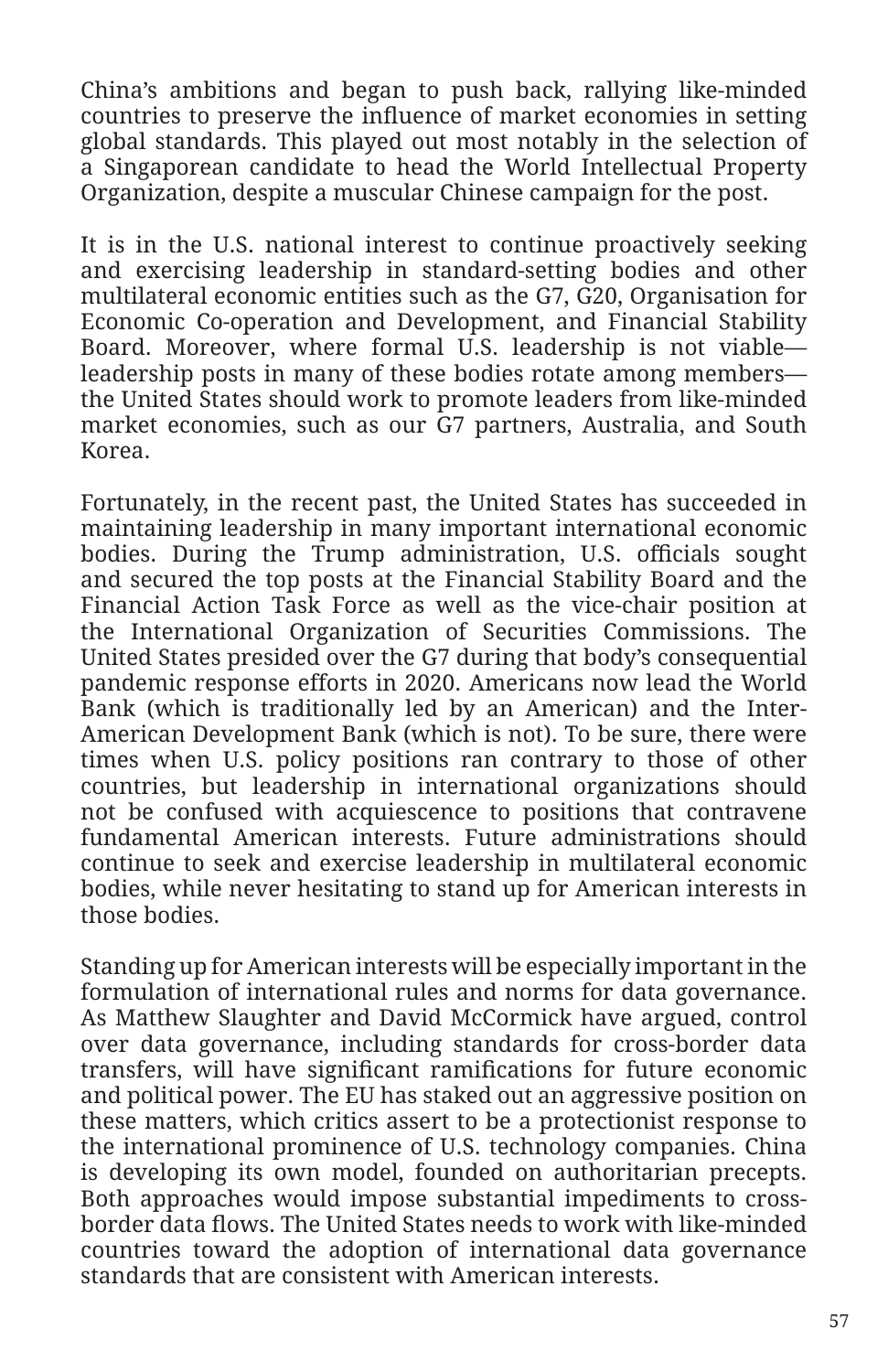## **Strengths and Challenges**

An examination of American economic policymaking reveals bright spots that can serve as models for other initiatives. For example, the United States has thoroughly reformed its screening mechanism for foreign direct investment, the Committee on Foreign Investment in the United States (CFIUS), to make it more capable of identifying and addressing investment that would harm national security while at the same time preserving the open investment climate that serves as an engine of growth. The bill prescribing these reforms enjoyed broad bipartisan support. The reformed CFIUS investment screening mechanism is a product of thoughtful balancing of competing considerations—protecting national security and attracting foreign capital—to achieve a result that furthers American competitiveness. Moreover, American policymakers recognized that many partner countries also face threats from malign investment and that a unified front against such exploitation would benefit all market economies. Between 2018 and 2021, the U.S. Treasury Department, which leads the CFIUS process, worked with dozens of countries to help them build out their own investment screening mechanisms.

Similarly, the United States has shown itself capable of rapid, decisive action to advance American interests, including its economic interests. Operation Warp Speed's success in facilitating vaccine development and distribution is a historic success that accelerated the recovery from COVID-19's depths, both in the United States and around the world.

The United States has also demonstrated that it can galvanize likeminded countries to set rules of the road on issues of common concern. U.S. leadership spurred rapid, widespread international adoption of the Clean Network initiative, which built a community of countries committed to including only equipment from trusted communications providers in their national telecommunications networks.

Compare these rapid, effective, consequential initiatives to the plodding pace at which necessary approvals for capital investments or innovations in regulated industries can be secured. Surely the United States can, without sacrificing analytic rigor, speed up consideration of these matters to give U.S. investors and entrepreneurs confidence that the projects they propose will not be trapped indefinitely in continuous loops of regulatory decision-making.

For example, the United States needs to internalize a commitment to responsible regulatory agility in financial innovation. Worldwide, the financial sector is experiencing rapid and thoroughgoing digitization.